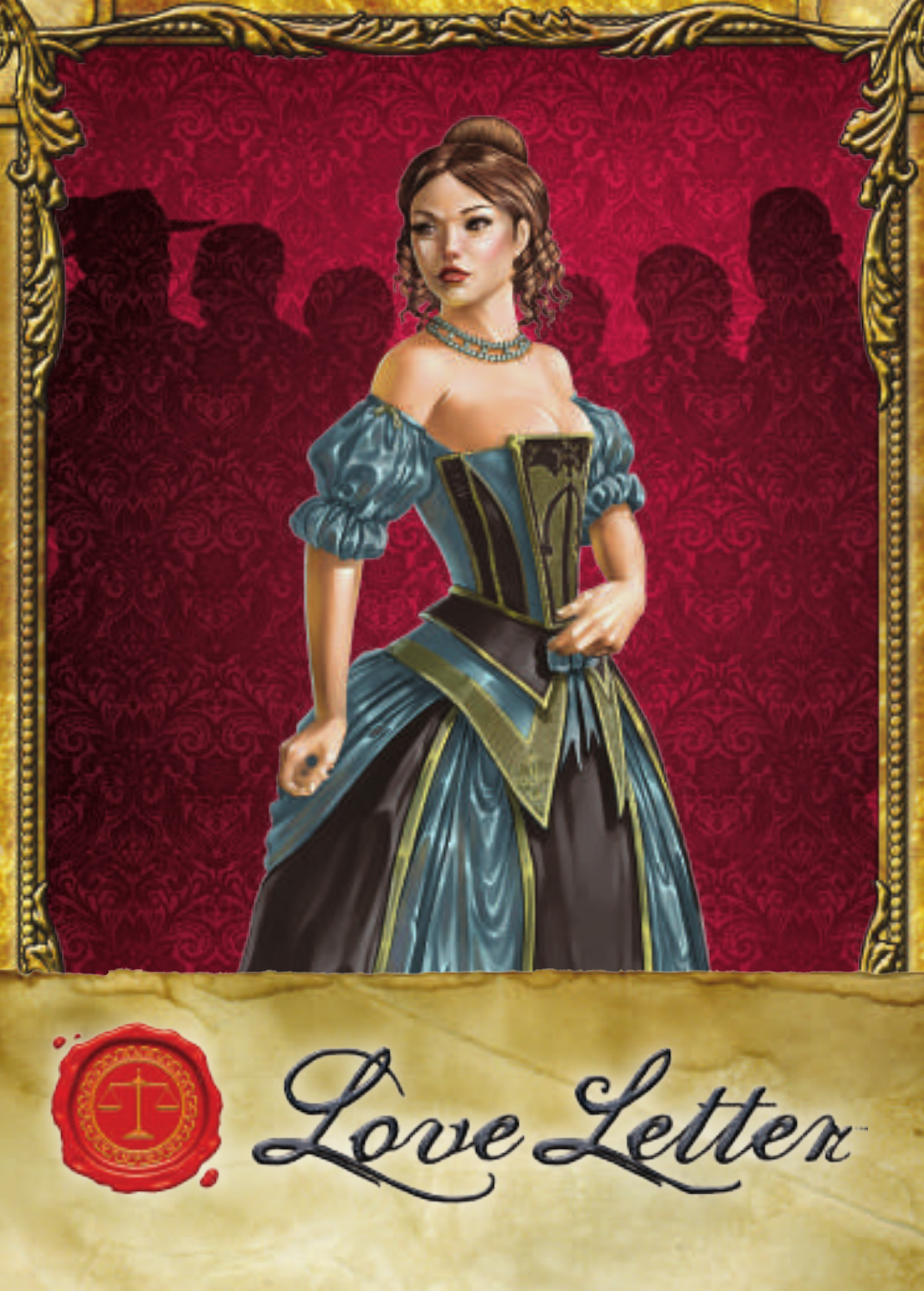The guard looked Bartolemew Kaiss up and down for a moment and then frowned. "I'm sorry, Master Kaiss, but the princess is not seeing visitors at this time. She is, of course, in despair over the arrest of her mother."

"Of course," the young composer said, nodding and looking appropriately sympathetic. "But I am not just visiting, you see. Her Highness requested my instruction. We are to practice her singing."

"The princess already has a vocal maestro," the gruff woman replied, raising an eyebrow.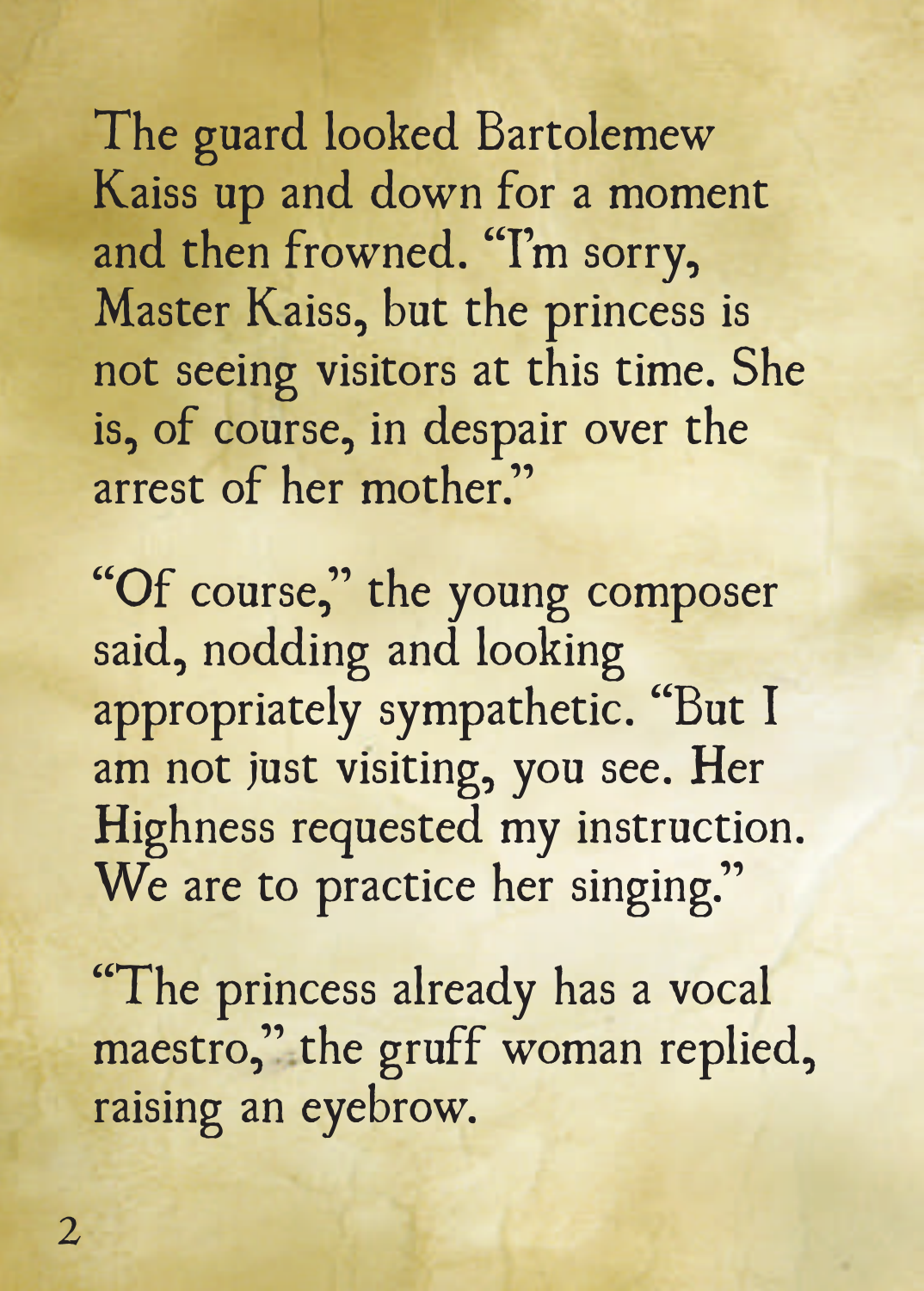"I'm sure he knows that, Odette," said a kind voice echoing down the hall that connected the residence to the palace. The two turned to see Susannah, one of Princess Annette's handmaids, walking toward them. "What the good composer means to say is that Annette requested his work for their practice." The young woman smiled at the guard and

gave Bartolemew a conspiratorial wink.

From his satchel, Bartolemew produced a sealed tube. "If you will be so kind as to deliver these sheets of music, my dear Susannah," he said with a smile and a genteel nod.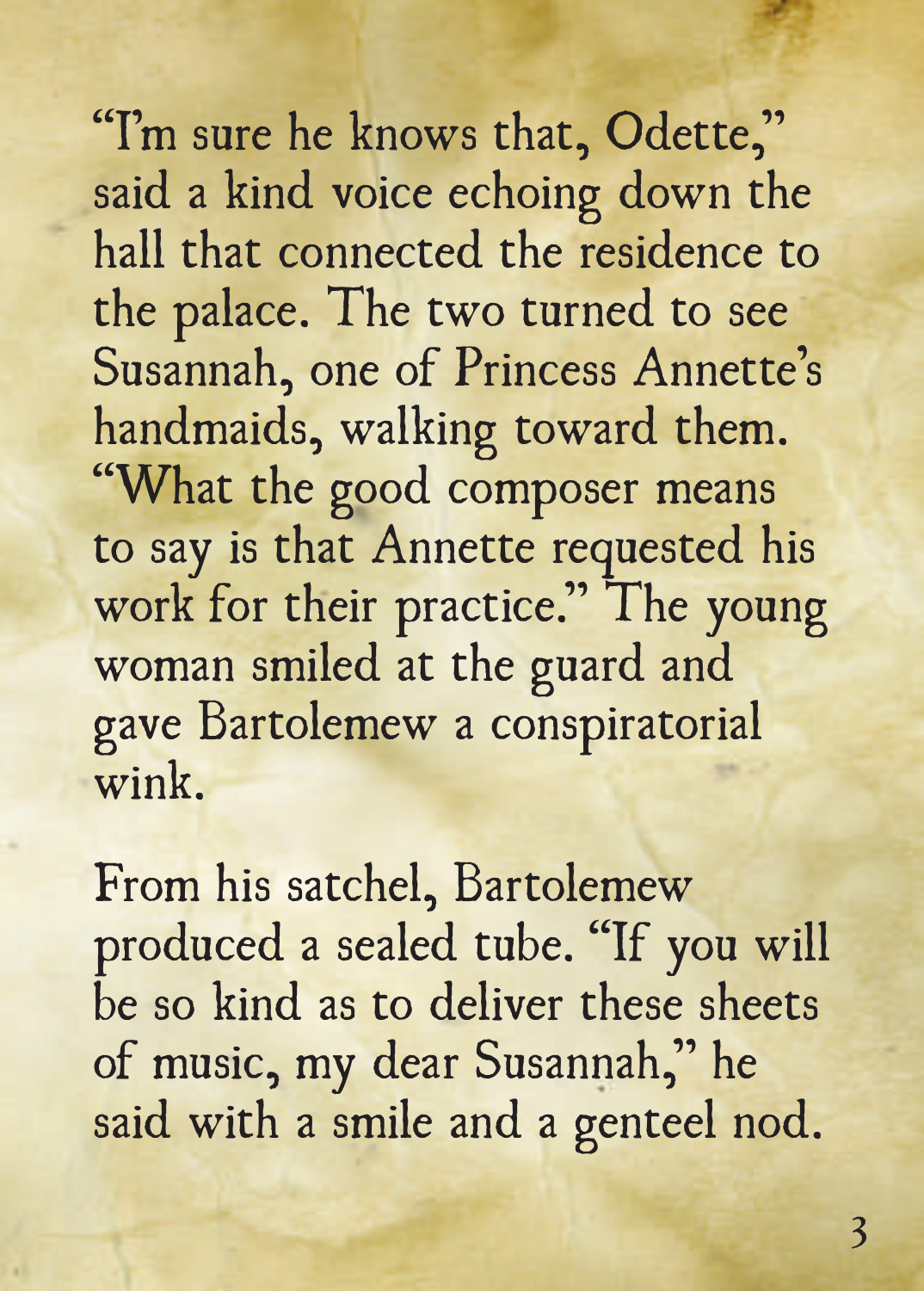The guard took the tube from him, but as it changed hands, something with a little weight shifted inside the tube. "What's this, then?" the guard asked, jostling it next to her ear.

*Certainly not a small statue of a bird the Princess is so fond of*, Bartolemew thought. "The… quill and ink I used to pen the music, in case she or the maestro wish to make any changes. I always deliver some with a new composition."

Susannah gently took the case from the suspicious guard. "Oh, would you stop, Odette? It's just some music," she chided playfully.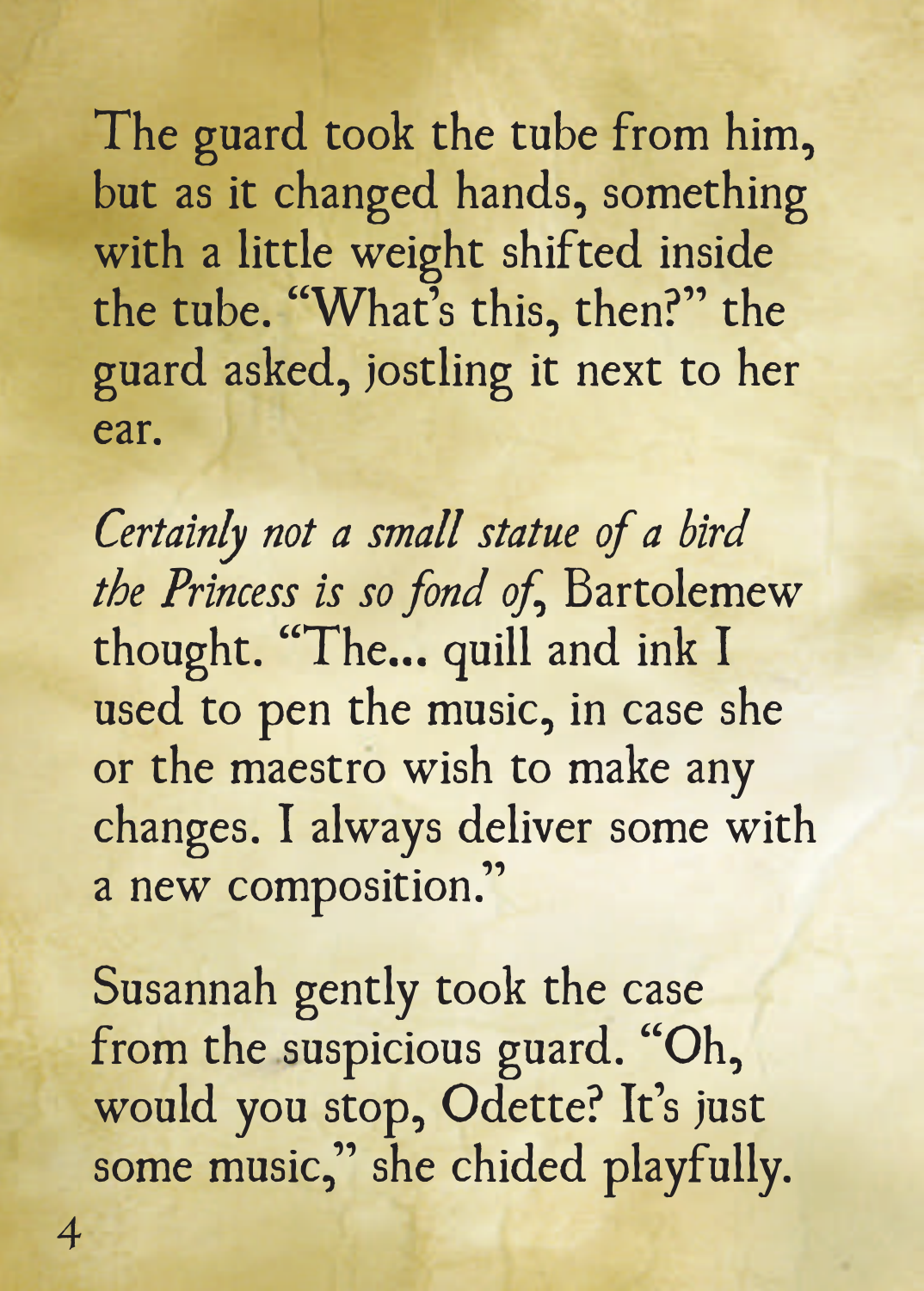"I'll see to it that milady gets these," she added with a hand on Bartolemew's arm. "I'm sure she'll be eager to see the contents."

# **OBJECT**

In the wake of the arrest of Queen Marianna for high treason, none was more heartbroken than her daughter, Princess Annette.

Suitors throughout the City-State of Tempest sought to ease Annette's sorrow by courting her to bring some joy into her life.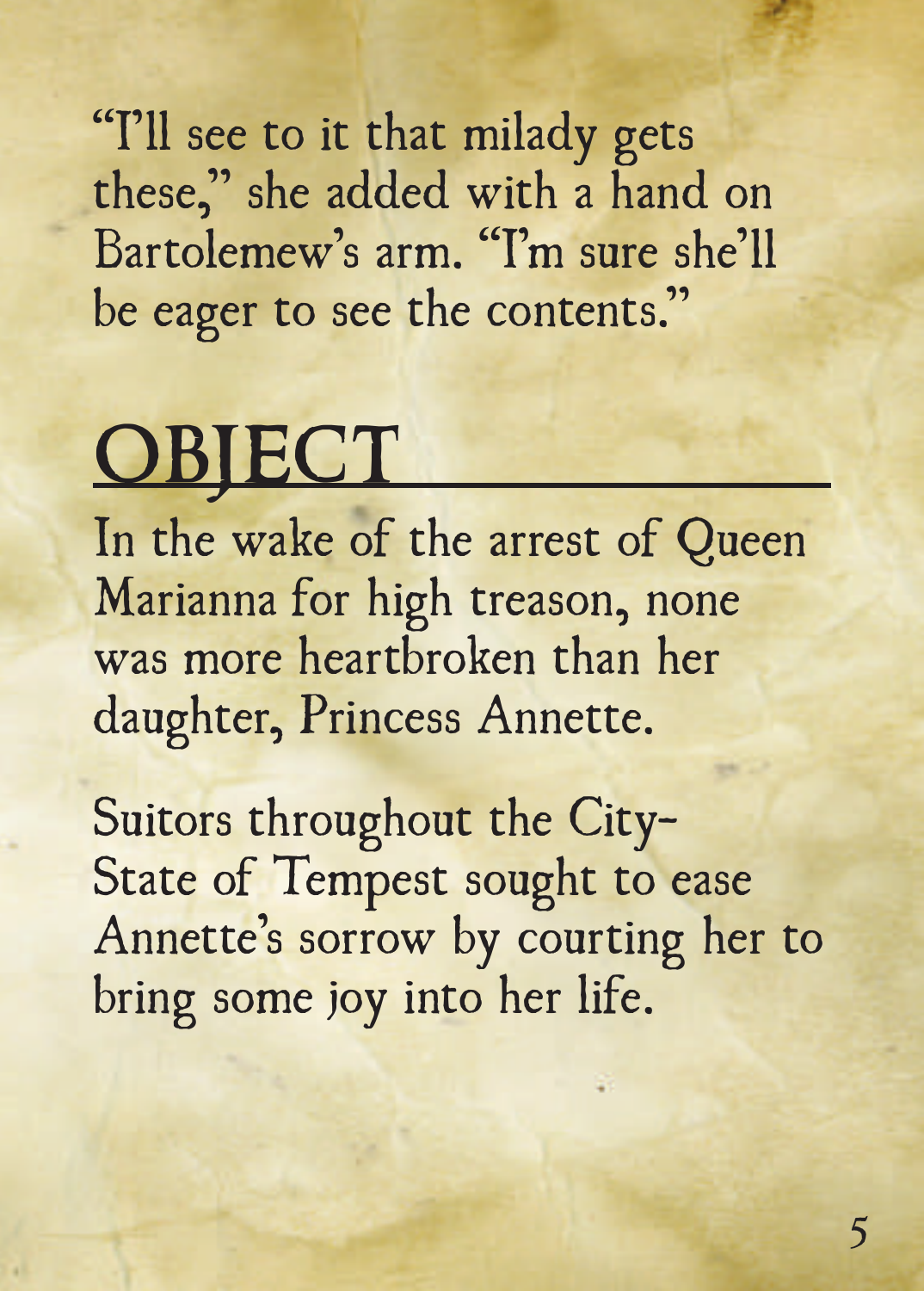You are one of these suitors, trying to get your love letter to the princess. Unfortunately, she has locked herself in the palace, so you must rely on intermediaries to carry your message.

During the game, you hold one secret card in your hand. This is who currently carries your message of love for the princess.

Make sure that the person closest to the princess holds your love letter at the end of the day, so it reaches her first!

6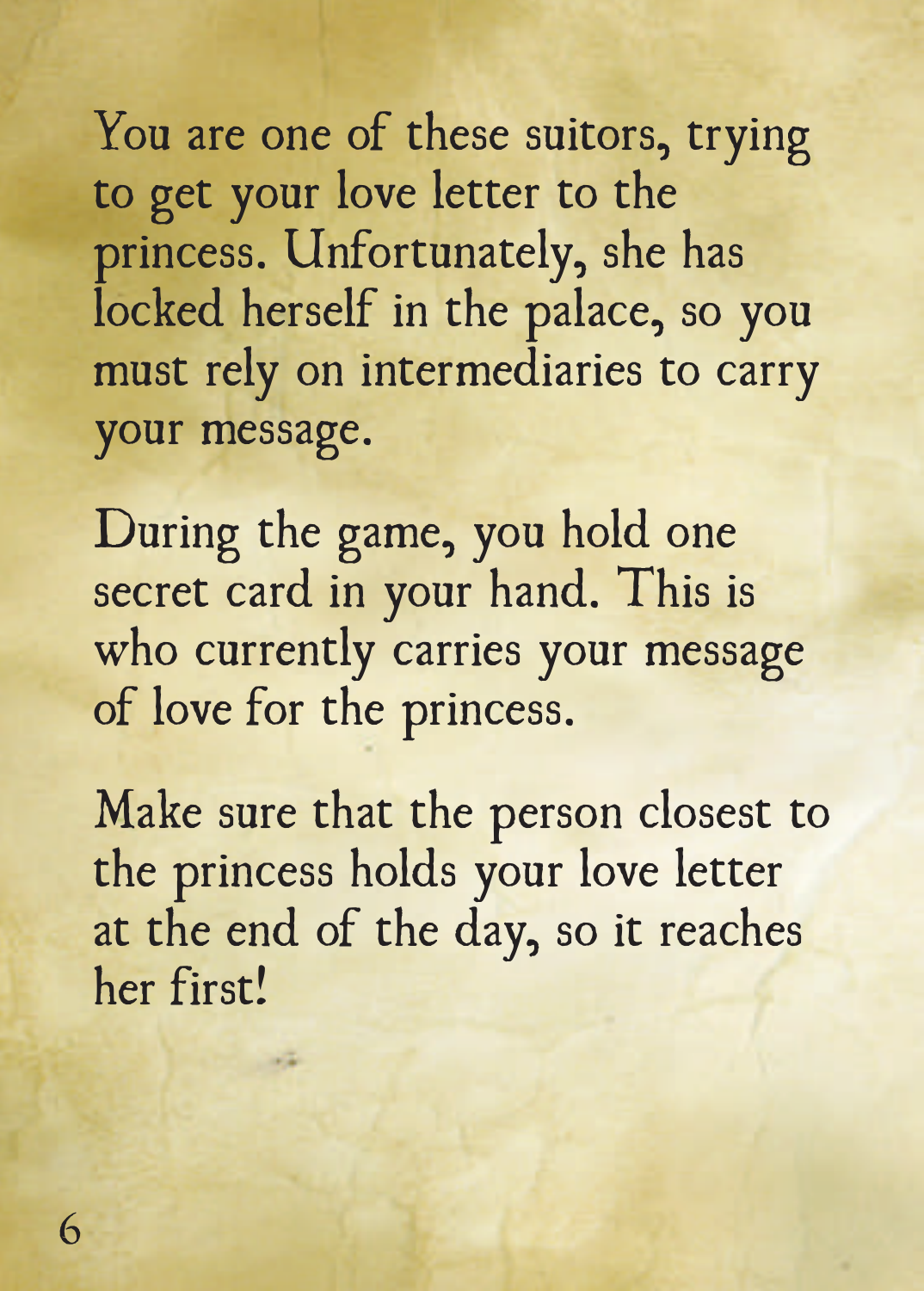# **COMPONENTS**

Your game of LOVE LETTER should include the following. If it does not, contact customerservice@ alderac.com for assistance.

- 16 game cards
- 4 reference cards
- • tokens of affection

# **GAME CARDS**

The game has 16 cards. Each different card name represents someone at the royal residence.

Each card has a value in the upper left corner—the higher the number,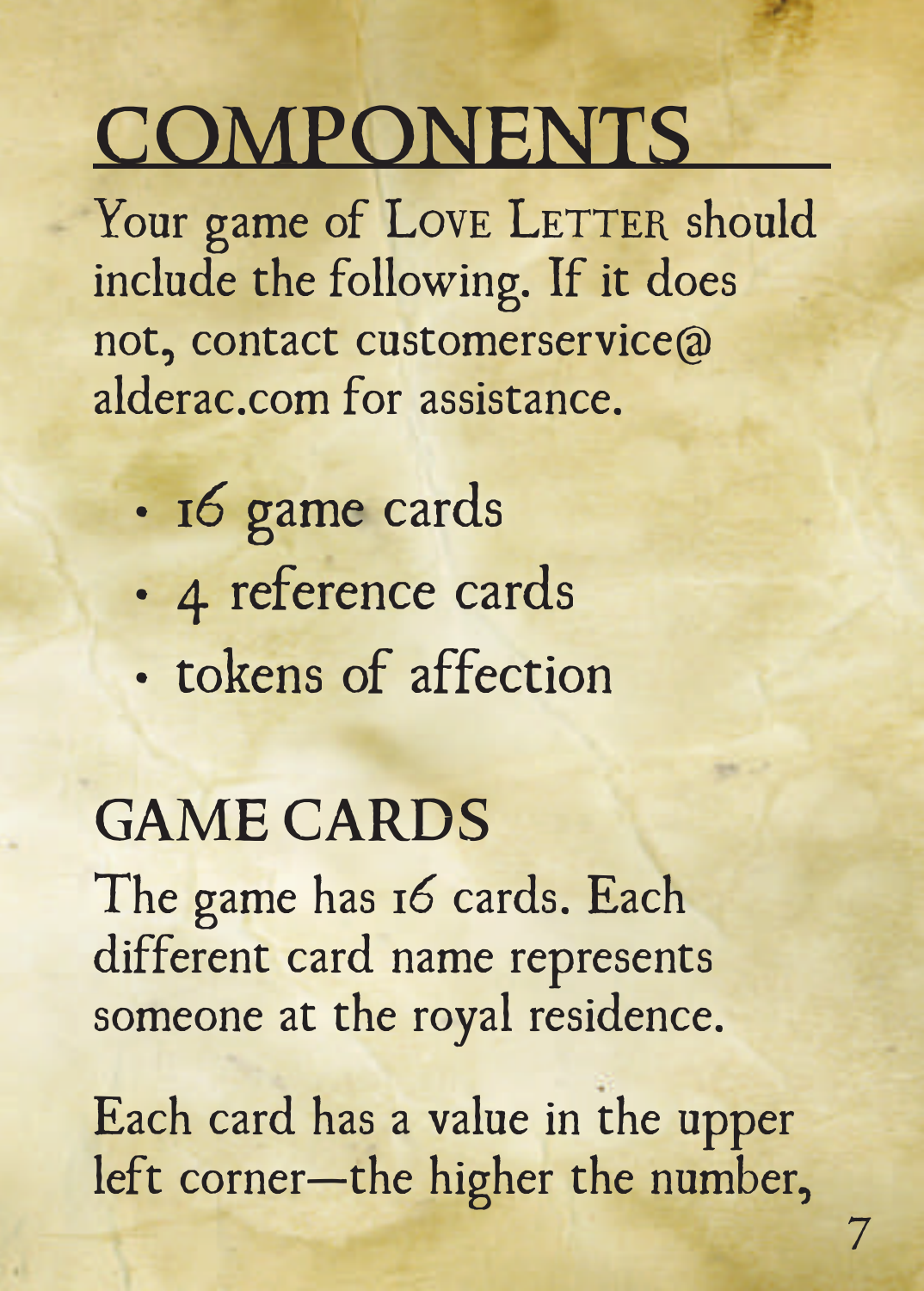the closer that person is to the princess. At the bottom of each card, a text box describes the effect when the card is discarded.

# reference cards

These list the various cards in the game, as well as their effects and how many copies are in the deck. They are not used in the game, but are provided as a memory aid.

### tokens of affection

Red tokens are also included. These are used to track Princess Annette's ever-growing affection for those suitors whose letters reach her.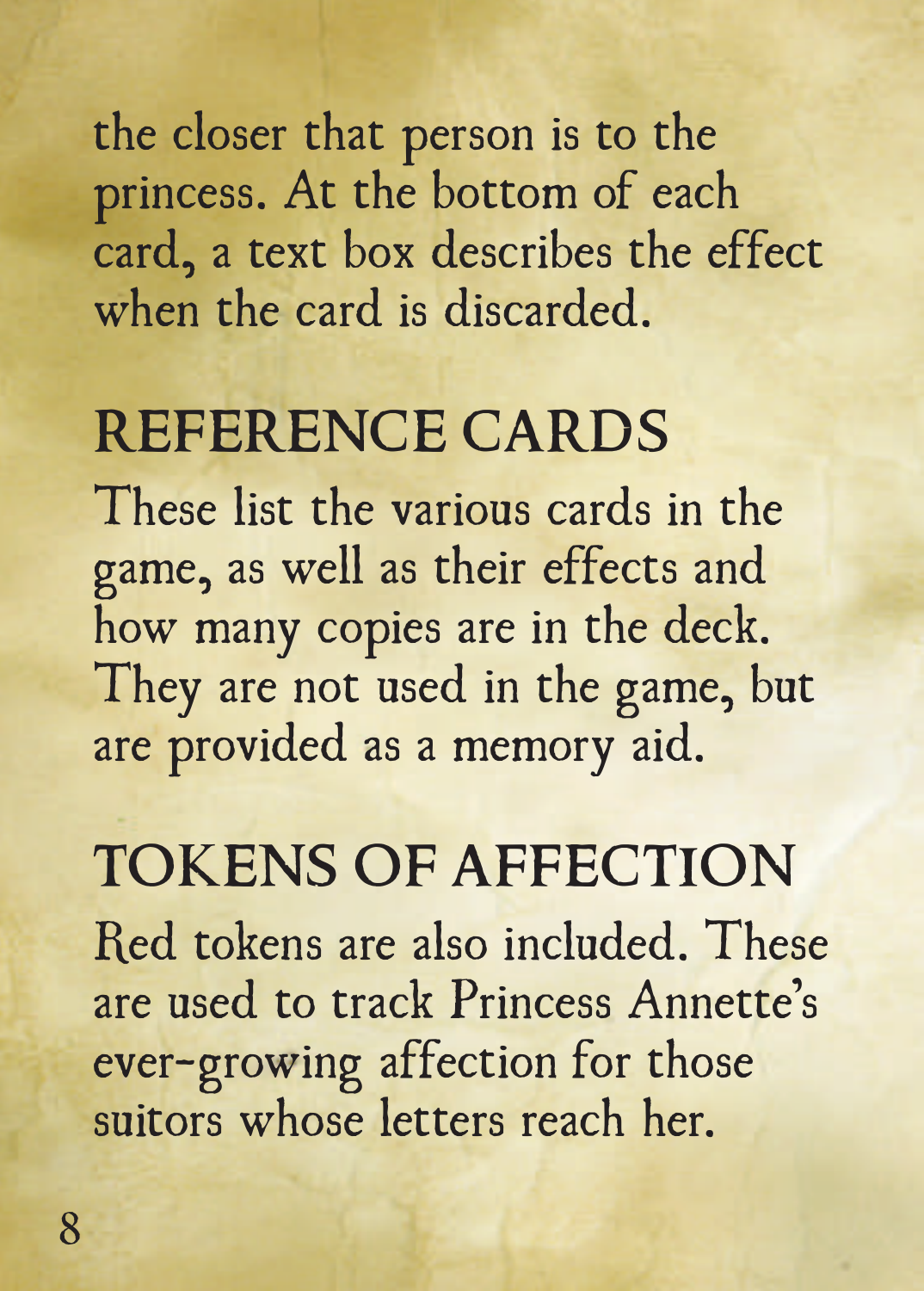# **SETUP**

Shuffle the 16 cards to form a face-down draw deck. Remove the top card of the deck from the game without looking at it.

If you are playing a two-player game, take three more cards from the top of the deck and place them to the side, face up. They will not be used during this round.

Each player draws one card from the deck. This is the player's hand, and is kept secret from the others.

Whoever was most recently on a date goes first (if tied, the younger player wins the tie).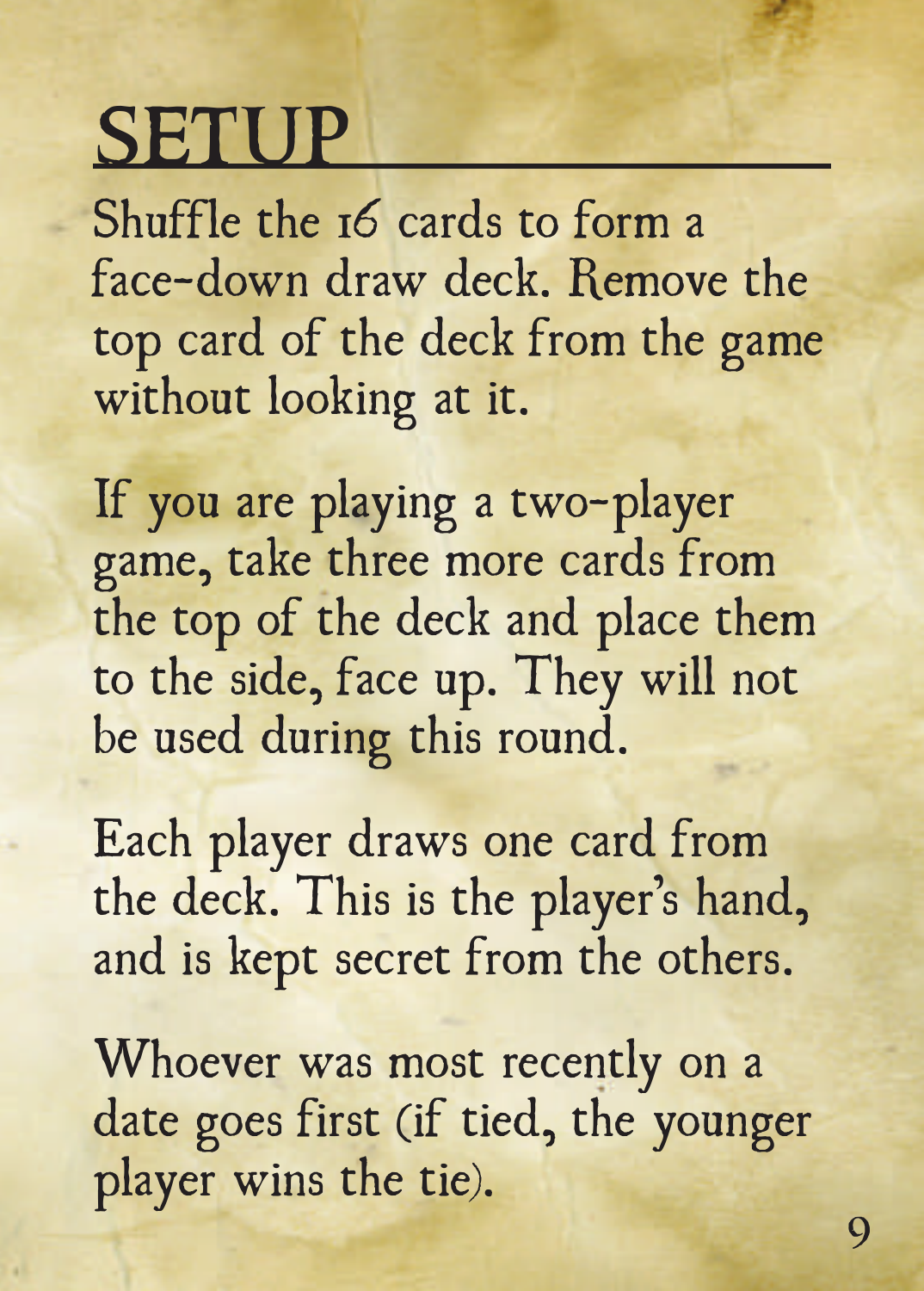# how to play

LOVE LETTER is played in a series of rounds. Each round represents one day. At the end of each round, one player's letter reaches Princess Annette, and she reads it.

When she reads enough letters from one suitor, she becomes enamored and grants that suitor permission to court her. That player wins the princess's heart and the game.

# taking a turn

On your turn, draw the top card from the deck and add it to your hand. Then choose one of the two cards in your hand and discard it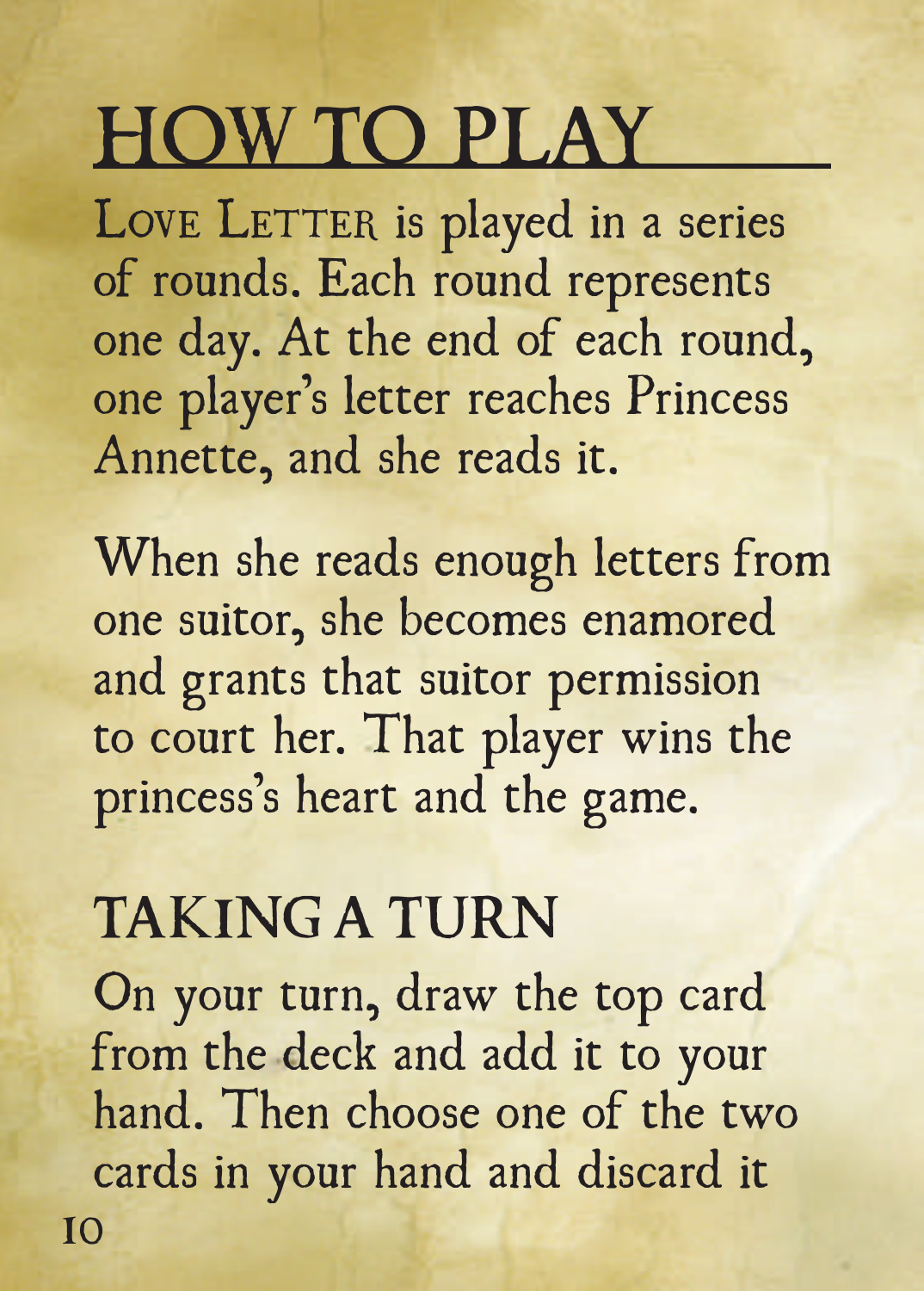face up in front of you. Apply any effect on the card you discarded. You must apply its effect, even if it is bad for you.

See page 15 for the effects of each individual card. Likewise, if you have any questions about special cases regarding the card, you'll find the answer there.

All discarded cards remain in front of the player who discarded them. Overlap the cards so that it's clear in which order they were discarded. This helps players to figure out which cards other players might be holding.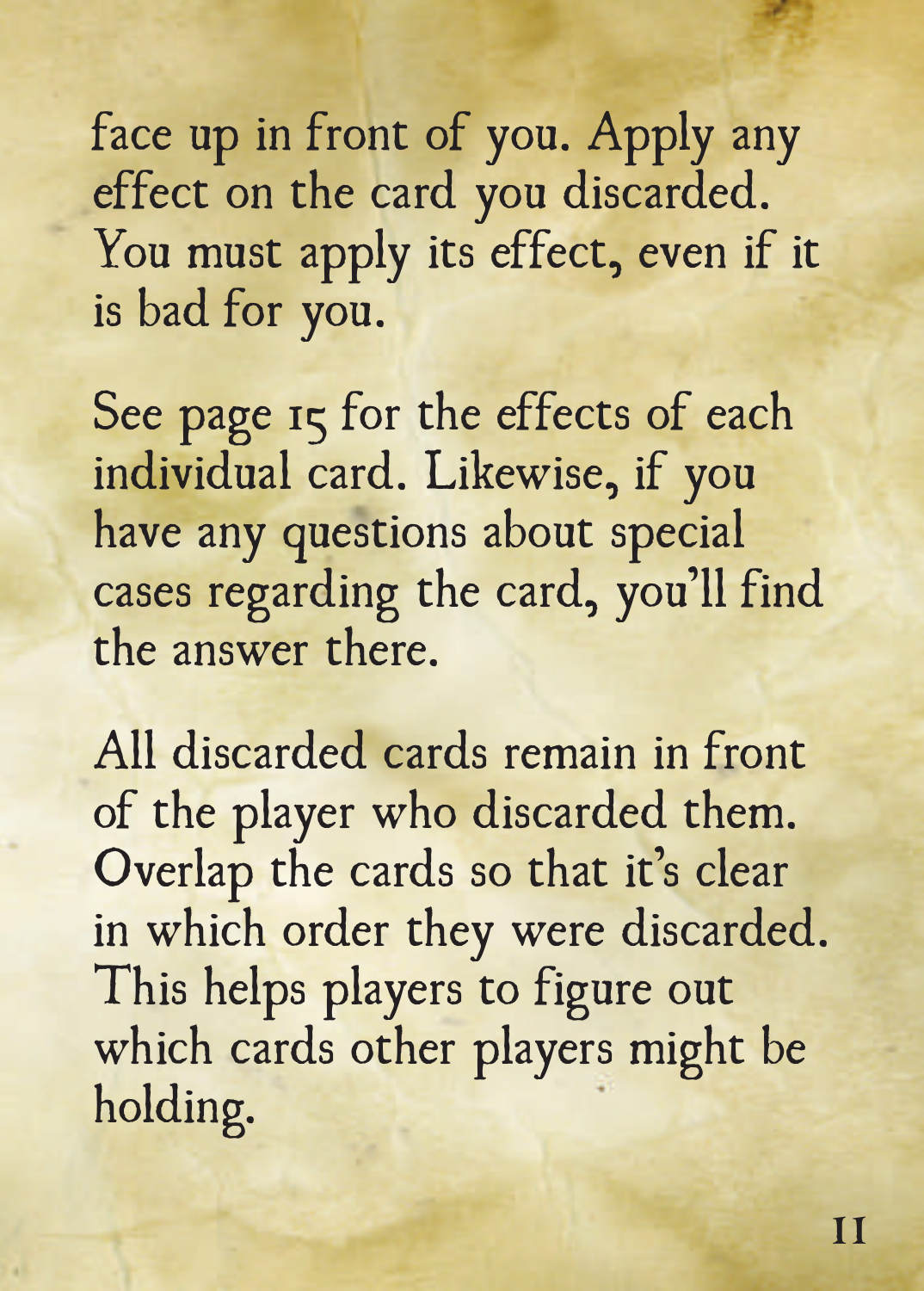Once you finish applying the card's effect, the turn passes to the player on your left.

### out of the round

If a player is knocked out of the round, that player discards the card in his or her hand face up (do not apply the card's effect) and takes no more turns until next round.

# **HONESTY**

A player could cheat when chosen with the Guard, or fail to discard the Countess when that player has the King or Prince in hand. We suggest that you don't play with knaves who cheat at fun, light games.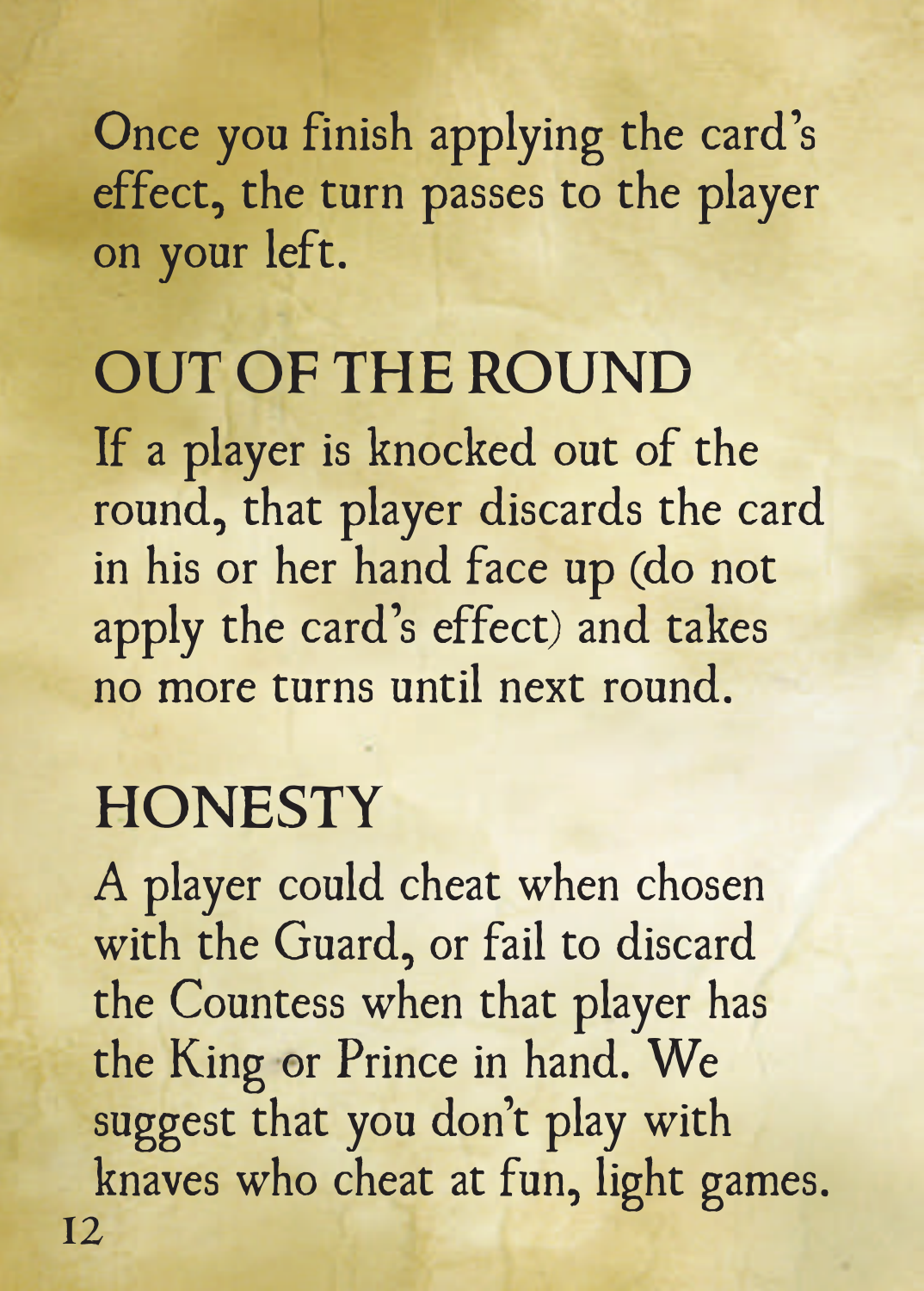# end of a round

A round ends if the deck is empty at the end of a turn. The royal residence closes for the evening, the person closest to the princess delivers the love letter, and Princess Annette retires to her chambers to read it.

All players still in the round reveal their hands. The player with the highest ranked person wins the round. In case of a tie, the player who discarded the highest total value of cards wins.

A round also ends if all players but one are out of the round, in which case the remaining player wins.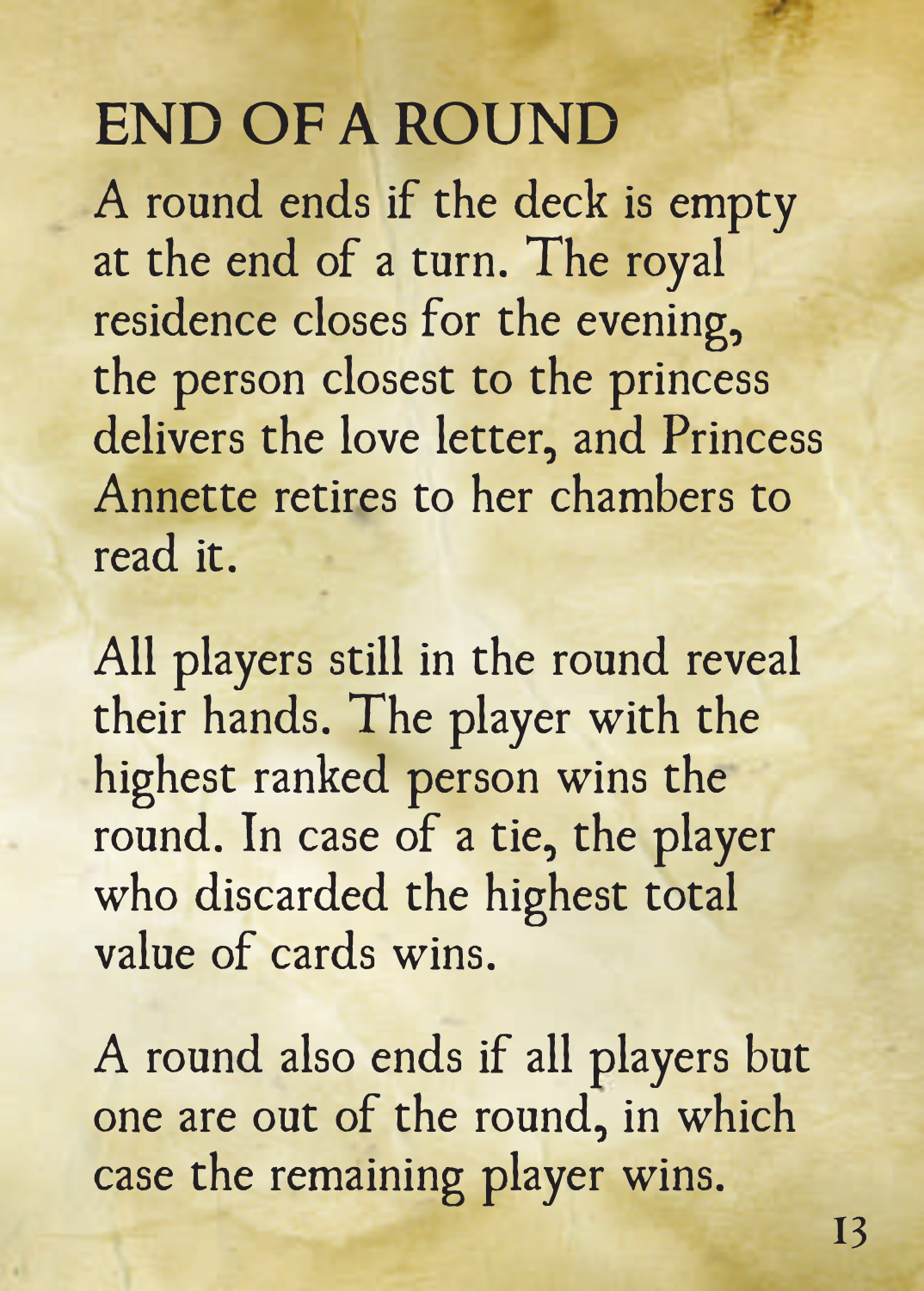The winner receives a token of affection. Shuffle all 16 cards together, and play a new round following all of the setup rules.

The winner of the previous round goes first, because the princess speaks kindly of him or her at breakfast.

# WINNING

A player wins the game after winning a number of tokens based on the number of players:

- 2 Players 7 tokens
- 3 Players 5 tokens
- 4 players 4 tokens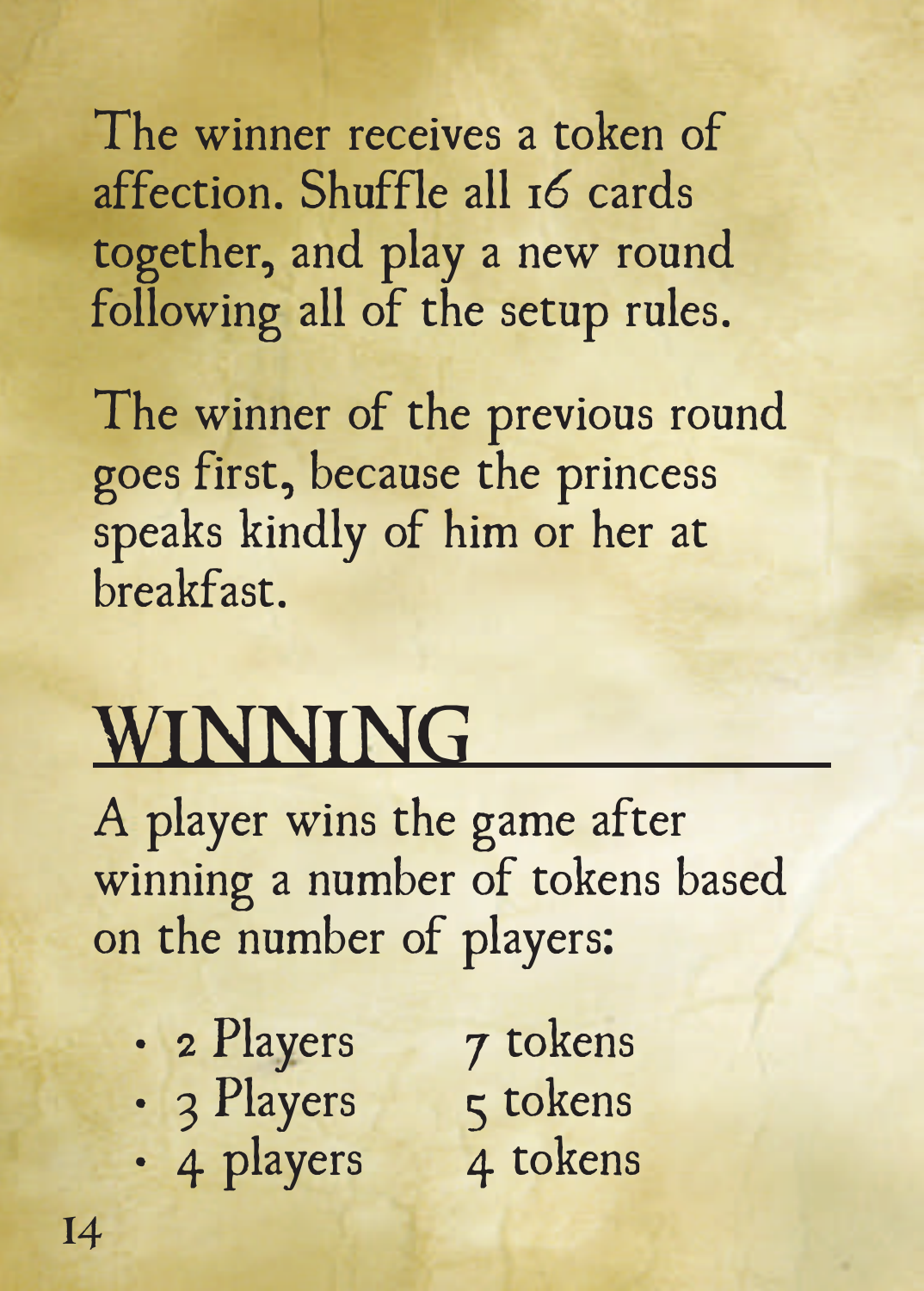# the people

The events of this game take place between the events of COURTIER and DOMINARE, two other games in the Tempest line. Here are brief profiles of the people in the game.

### 8: princess annette

*Hampered only by the naïveté of youth, Princess Annette is elegant, charming, and beautiful. Obviously, you want the princess to carry your letter. However, she is self-conscious about matters of the heart, and if confronted, will toss your letter in the fire and deny ever seeing it.*

If you discard the Princess—no matter how or why—she has tossed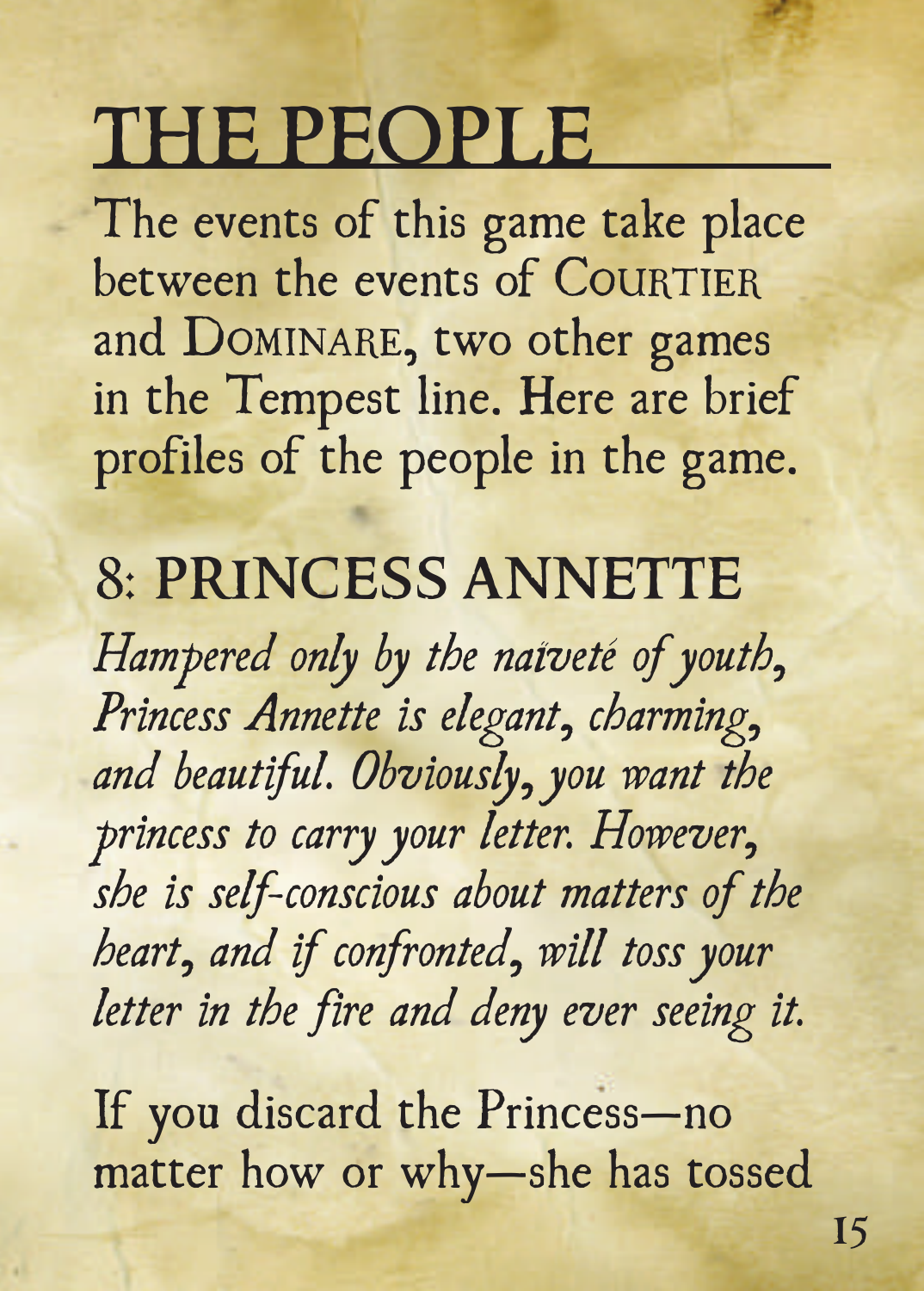#### your letter into the fire. You are knocked out of the round.

# 7: countess wilhelmina

*Always on the prowl for a handsome man or juicy gossip, Wilhelmina's age and noble blood make her one of Princess Annette's friends. While she has great influence over the princess, she makes herself scarce whenever the king or prince are around.* 

Unlike other cards, which take effect when discarded, the text on the Countess applies while she is in your hand. In fact, she has no effect when you discard her.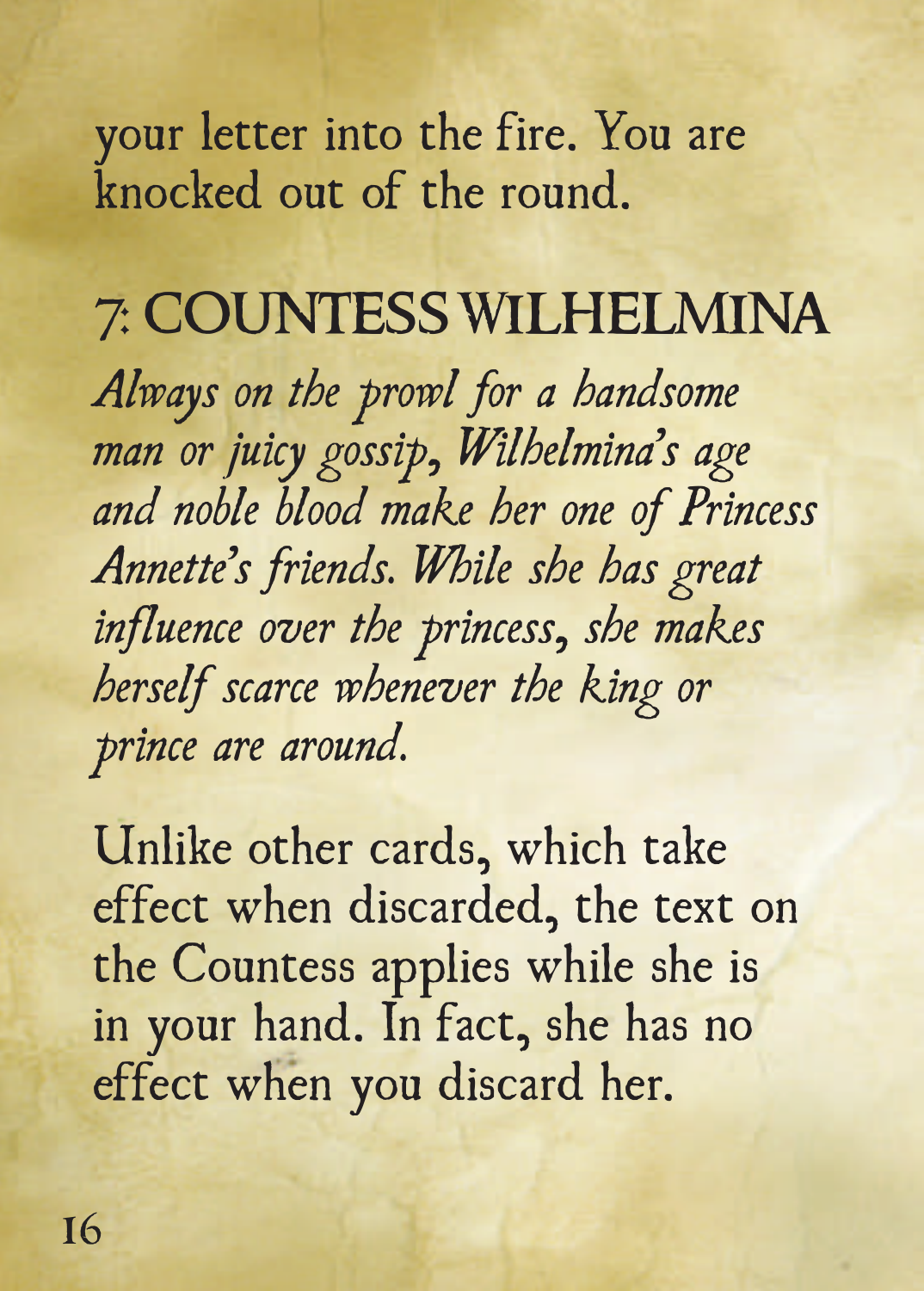If you ever have the Countess and either the King or Prince in your hand, you must discard the Countess. You do not have to reveal the other card in your hand. Of course, you can also discard the Countess even if you do not have a royal family member in your hand. She likes to play mind games....

### 6: king arnaud iv

*The undisputed ruler of Tempest… for the moment. Because of his role in the arrest of Q ueen Marianna, he does not rate as highly with Princess Annette as a father should. He hopes to work himself back into her graces.*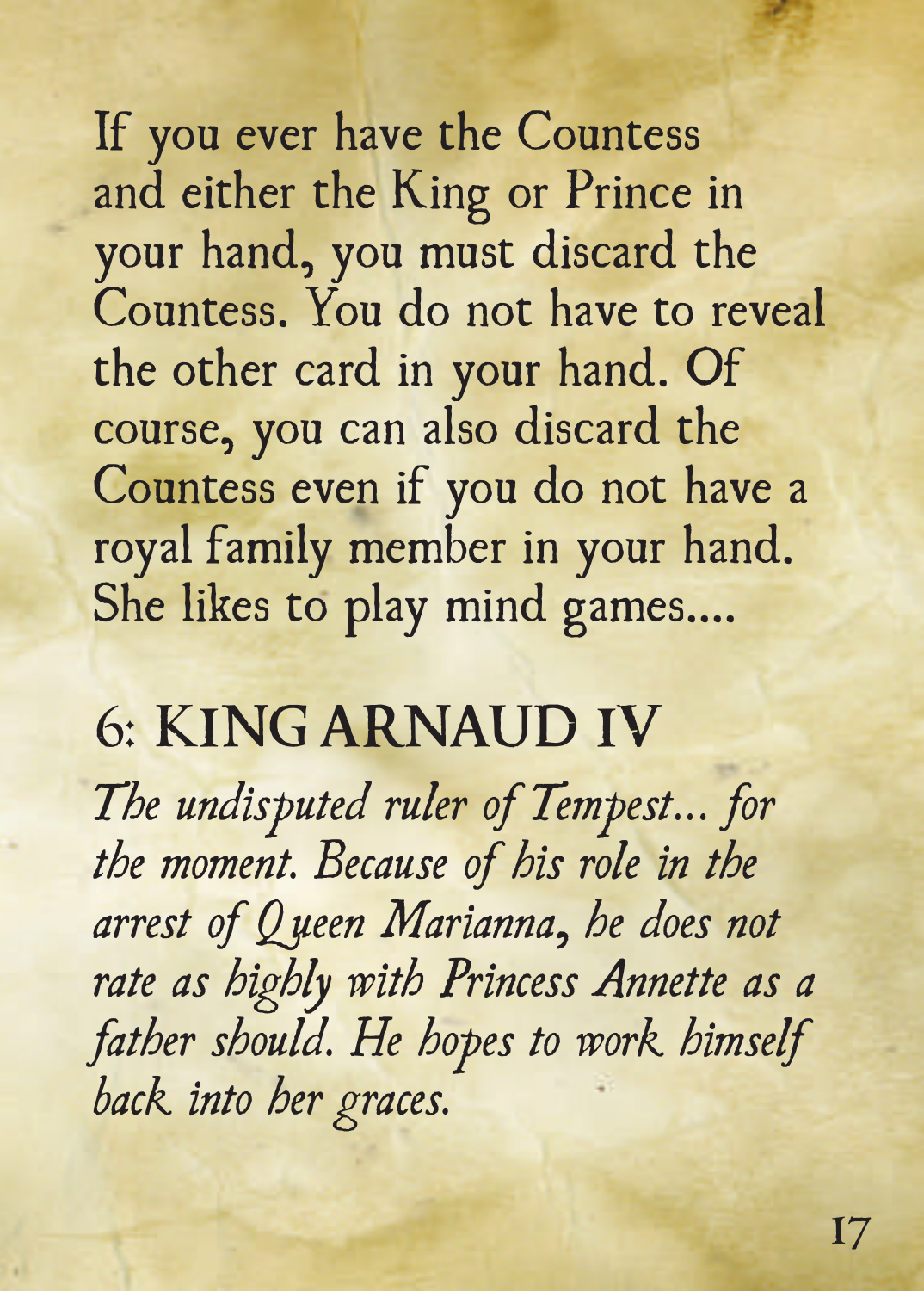When you discard King Arnaud IV, trade the card in your hand with the card held by another player of your choice. You cannot trade with a player who is out of the round, nor with someone protected by the Handmaid. If all other players still in the round are protected by the Handmaid, this card does nothing.

### 5: prince arnaud

*As a social gadfly, Prince Arnaud was not as distressed over his mother's arrest as one would suppose. Since many women clamor for his attention, he hopes to help his sister find the same banal happiness by playing the matchmaker.*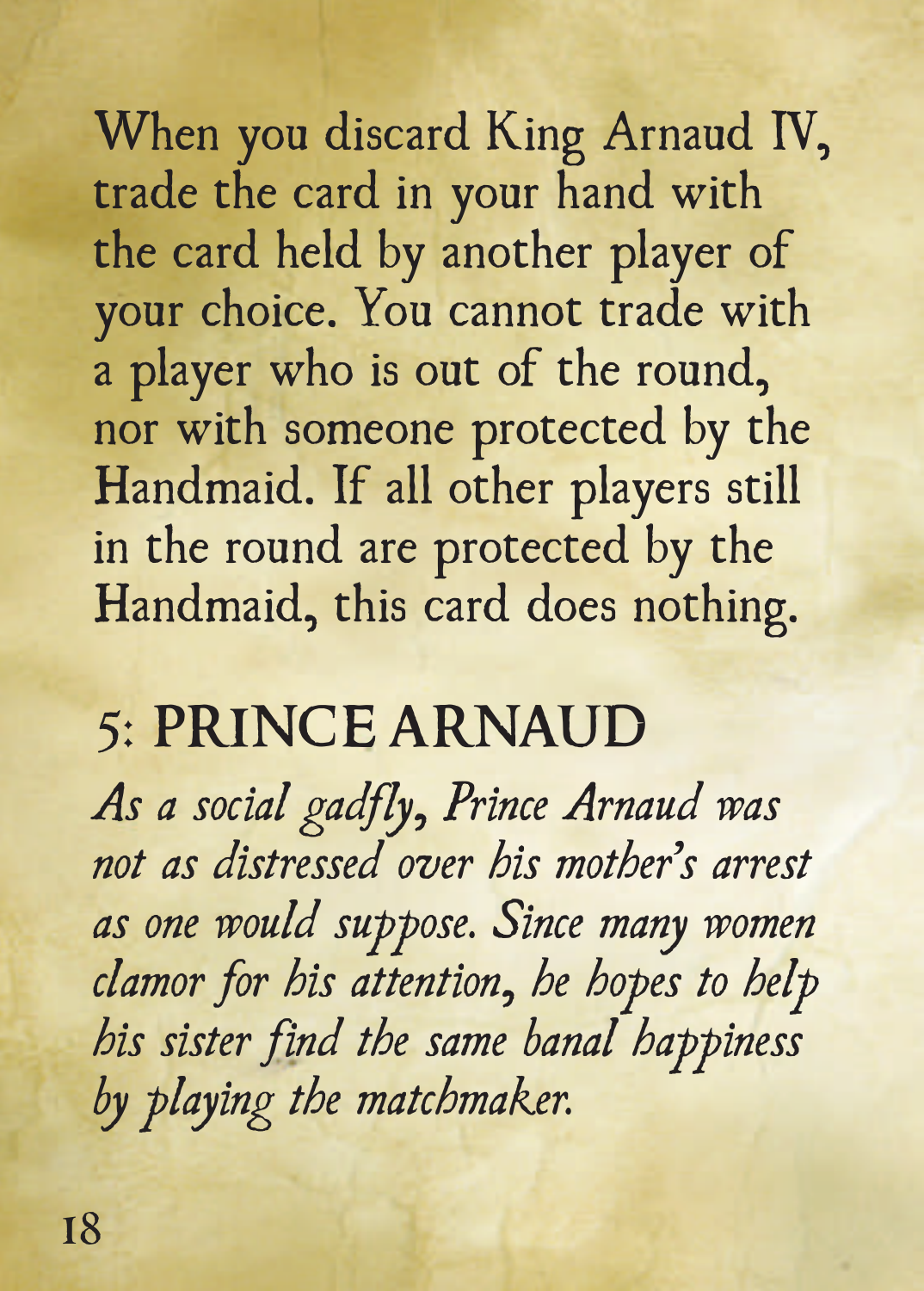When you discard Prince Arnaud, choose one player still in the round (including yourself). That player discards his or her hand (do not apply its effect) and draws a new card. If the deck is empty, that player draws the card that was removed at the start of the round.

If all other players are protected by the Handmaid, you must choose yourself.

4: handmaid susannah *Few would trust a handmaid with a letter of importance. Fewer still understand Susannah's cleverness, or her skilled ability at playing the foolish*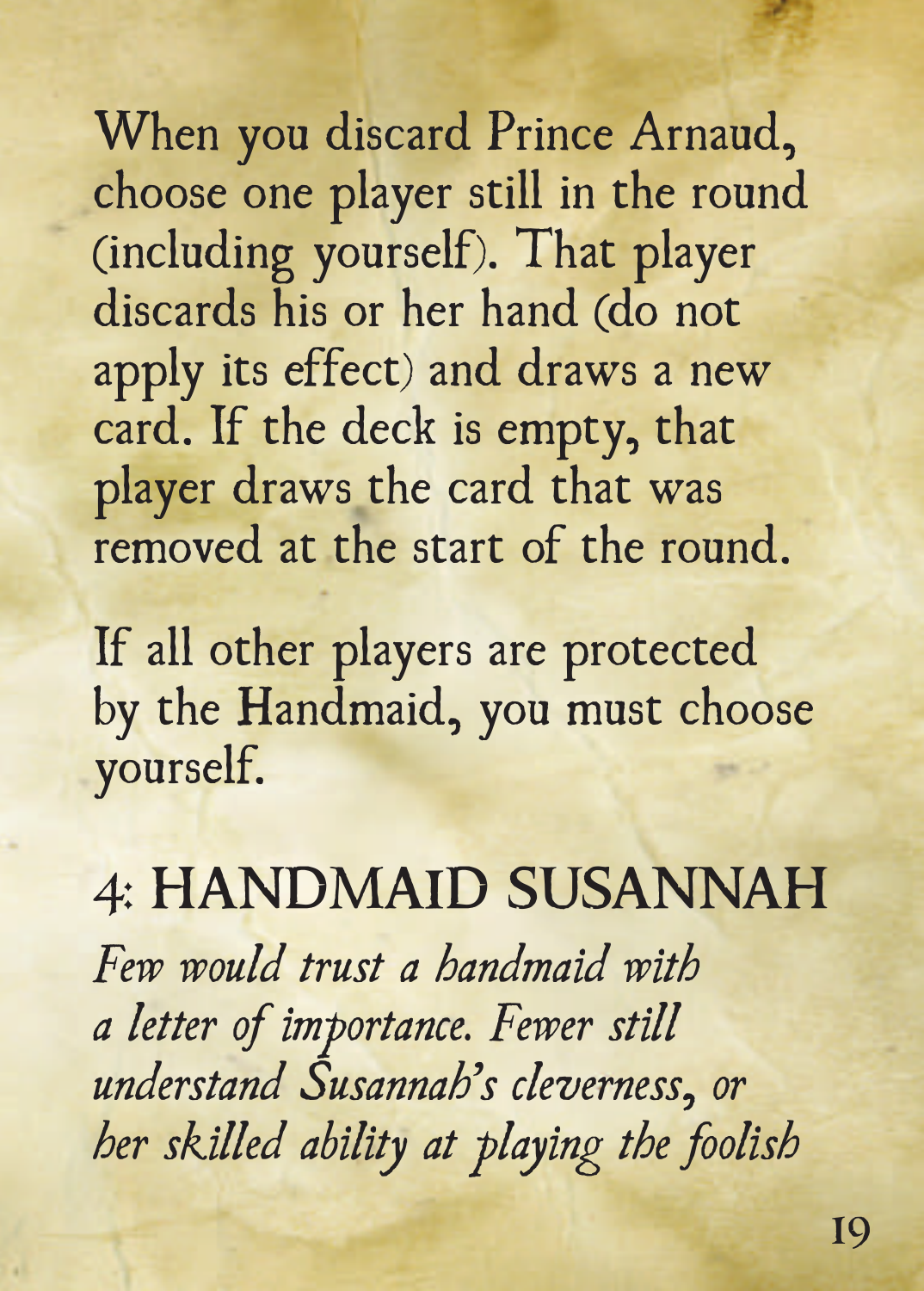*handmaid. That the queen's confidante and loyal servant escaped any attention after the queen's arrest is a testament to her clever mind.* 

When you discard the Handmaid, you are immune to the effects of other players' cards until the start of your next turn. If all players other than the player whose turn it is are protected by Susannah, the player must choose him- or herself if possible.

### 3: baron talus

*The scion of an esteemed house that has long been a close ally of the royal family, Baron Talus has a quiet and gentle*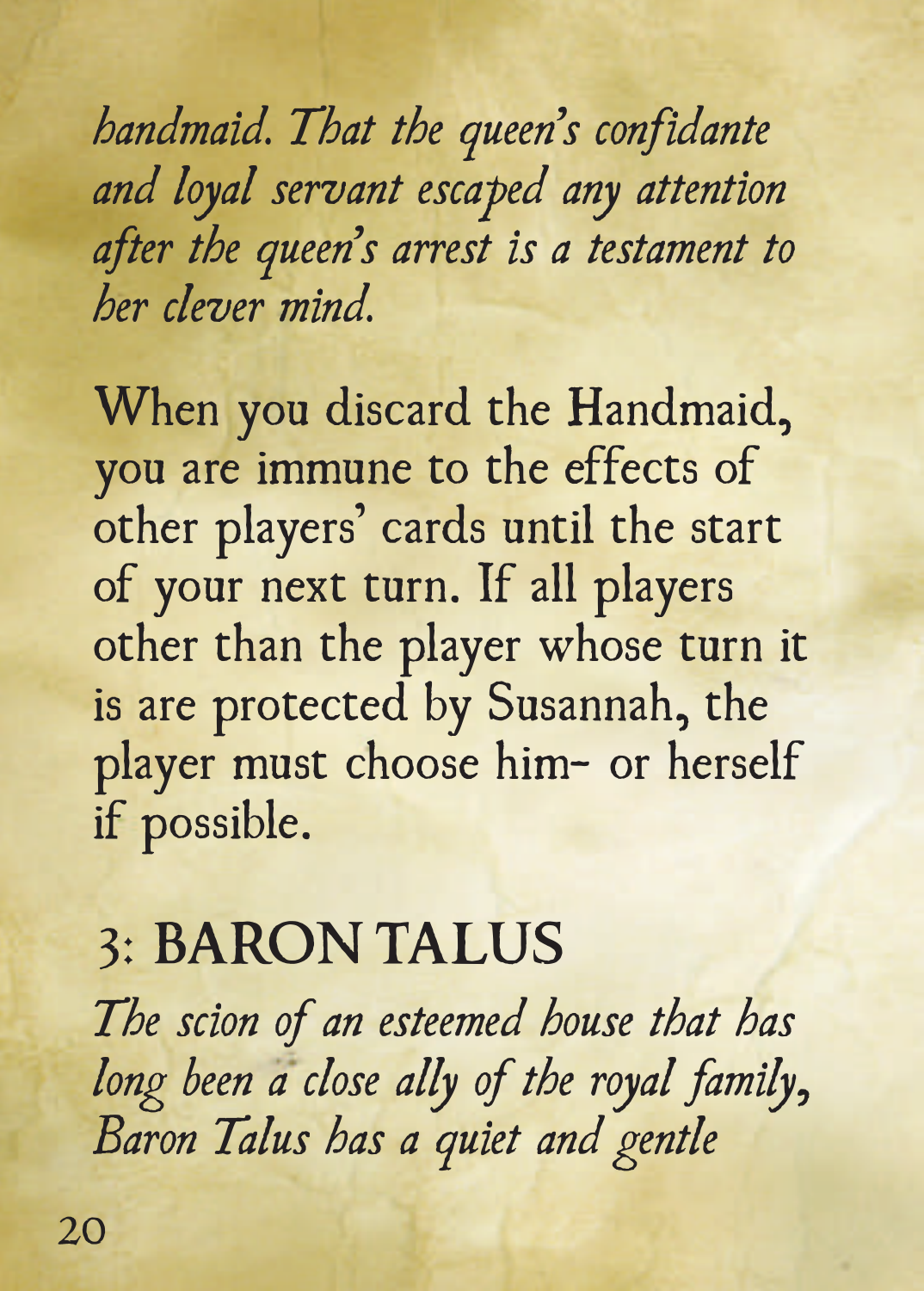*demeanor that conceals a man used to being obeyed. His suggestions are treated as if they came from the king himself.*

When discarded, choose one other player still in the round. You and that player secretly compare your hands. The player with the lower rank is knocked out of the round. In case of a tie, nothing happens. If all other players still in the round are protected by the Handmaid, this card does nothing.

# 2: priest tomas

*Open, honest, and uplifting, Father Tomas always seeks out the opportunity to do good. With the arrest of the queen,*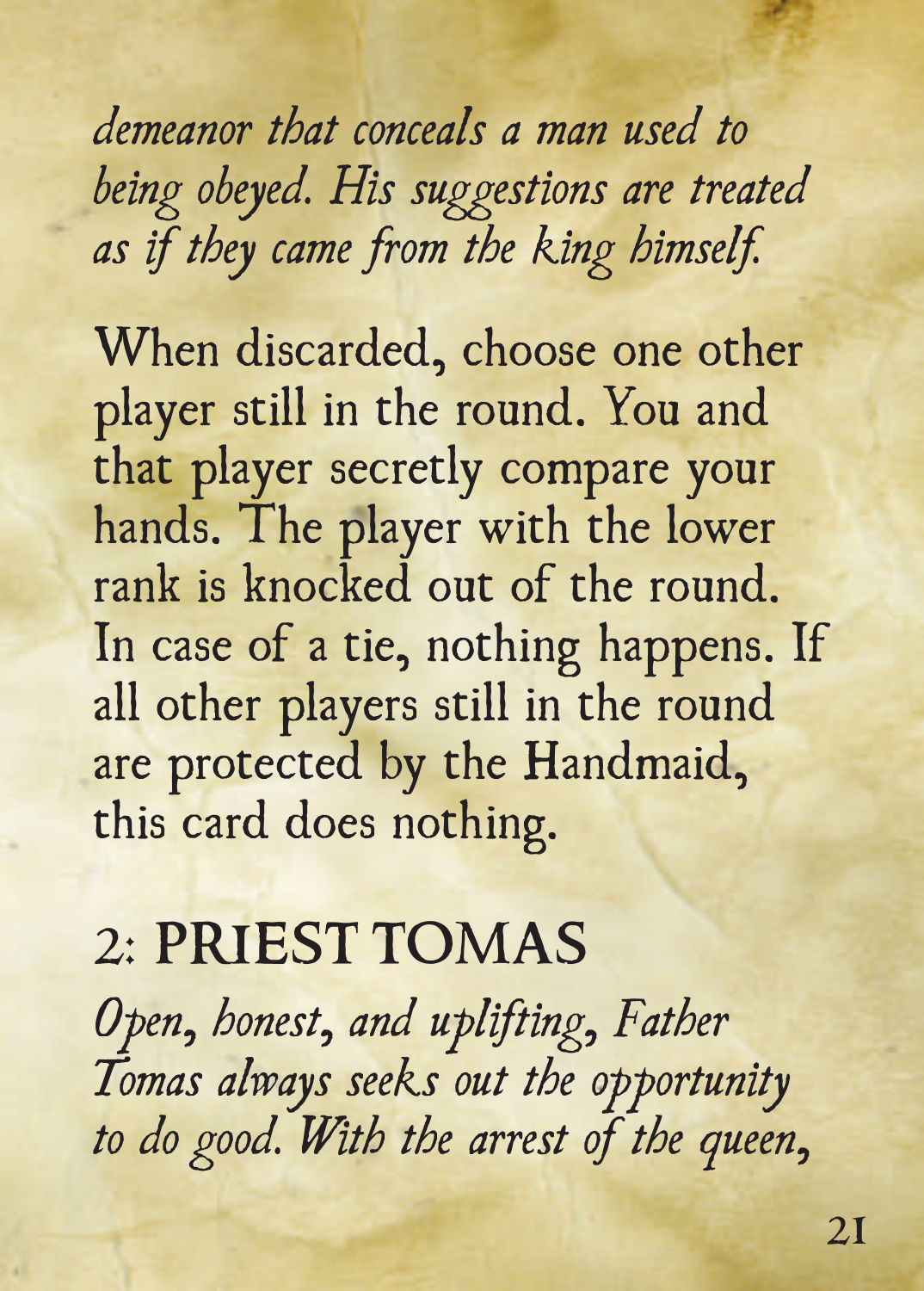*he is often seen about the palace, acting as confessor, counselor, and friend.* 

When you discard the Priest, you can look at one other player's hand. Do not reveal the hand to all players.

# 1: GUARD ODETTE

*Charged with seeing to the security of the royal family, Odette follows her orders with persistence and diligence… even though her mentor is said to have drowned while fleeing arrest for complicity in the queen's treason.*

When you discard the Guard, choose a player and name a card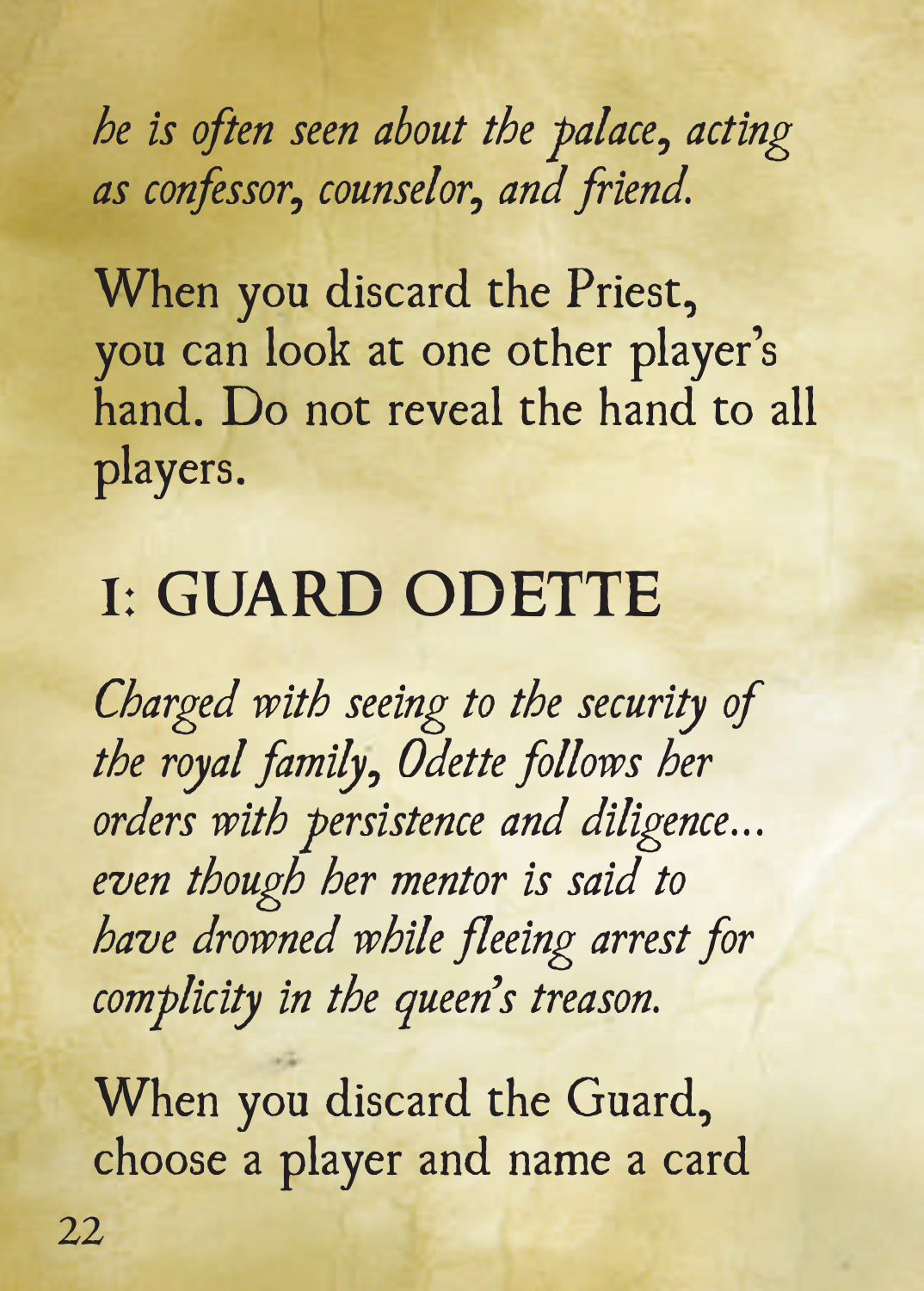(other than Guard). If that player has that card, that player is knocked out of the round. If all other players still in the round are protected by the Handmaid, this card does nothing.

# copyright & contact

© 2012 by Alderac Entertainment Group. Tempest, Love Letter, and all related marks are TM and © Alderac Entertainment Group, Inc. All rights reserved. Printed in China.

Warning: Choking hazard! Not for use by children under 3 years of age.

For more information, visit:

www.alderac.com/tempest and www.alderac.com/forum

Questions? CustomerService@alderac.com